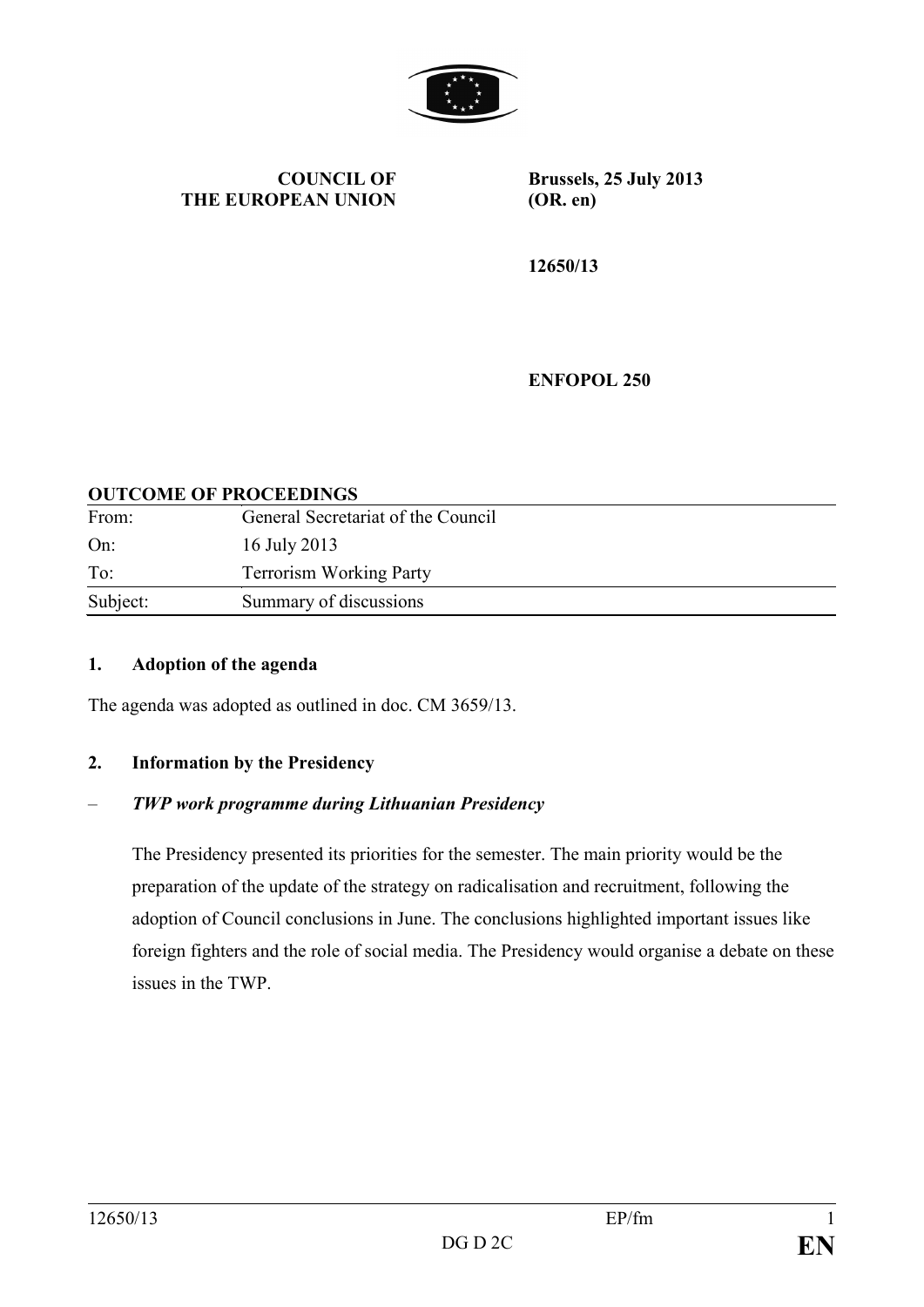# – *Announcement on orientation discussion on updating the EU Strategy for combating radicalisation and recruitment to terrorism*

Following the adoption of the conclusions in June, the Presidency announced its intention to organize an orientation debate on the update of the strategy. In order to prepare this debate, the Presidency would distribute in the coming days a list of questions and issues for reflection to be discussed at the meeting in September. The Presidency aimed to cooperate closely with COTER in the process.

## **3. Incidents of significant interest - Information from Member States**

The Presidency requested delegations to be informed in case the threat level in Member States would change. Some Member States provided information on incidents of significant interest in their countries.

## **4. Use of firearms for terrorist purposes**

The Presidency set the context on this issue recalling the Council conclusions adopted by the Council in June on the new priorities for the fight against serious and organised crime in the framework of the EU Policy Cycle 2014-2017. The reduction of the threat deriving from firearms and the fight against illicit trafficking figured among the new priorities. In view of the fact that firearms were used more and more often by terrorists instead of explosives, the Presidency aimed to organise at the meeting in October a debate on the use of firearms for terrorist purposes and on ways to prevent terrorists to acquire firearms. To this end, a questionnaire had been circulated in February (CM 1657/13). The Presidency also referred to the ongoing discussion in COSI SG about the Multi Annual Strategic Program on firearms.

The Presidency provided some preliminary information on the analysis of the replies to the questionnaire. The replies by MS had contributed to provide a better picture of the phenomenon and to identify best practices and open issues. The Presidency would distribute a more detailed summary of the replies after the meeting.

## – *Presentation by INTCEN (EU CONFIDENTIAL)*

A representative of IntCen made a presentation classified EU CONFIDENTIAL.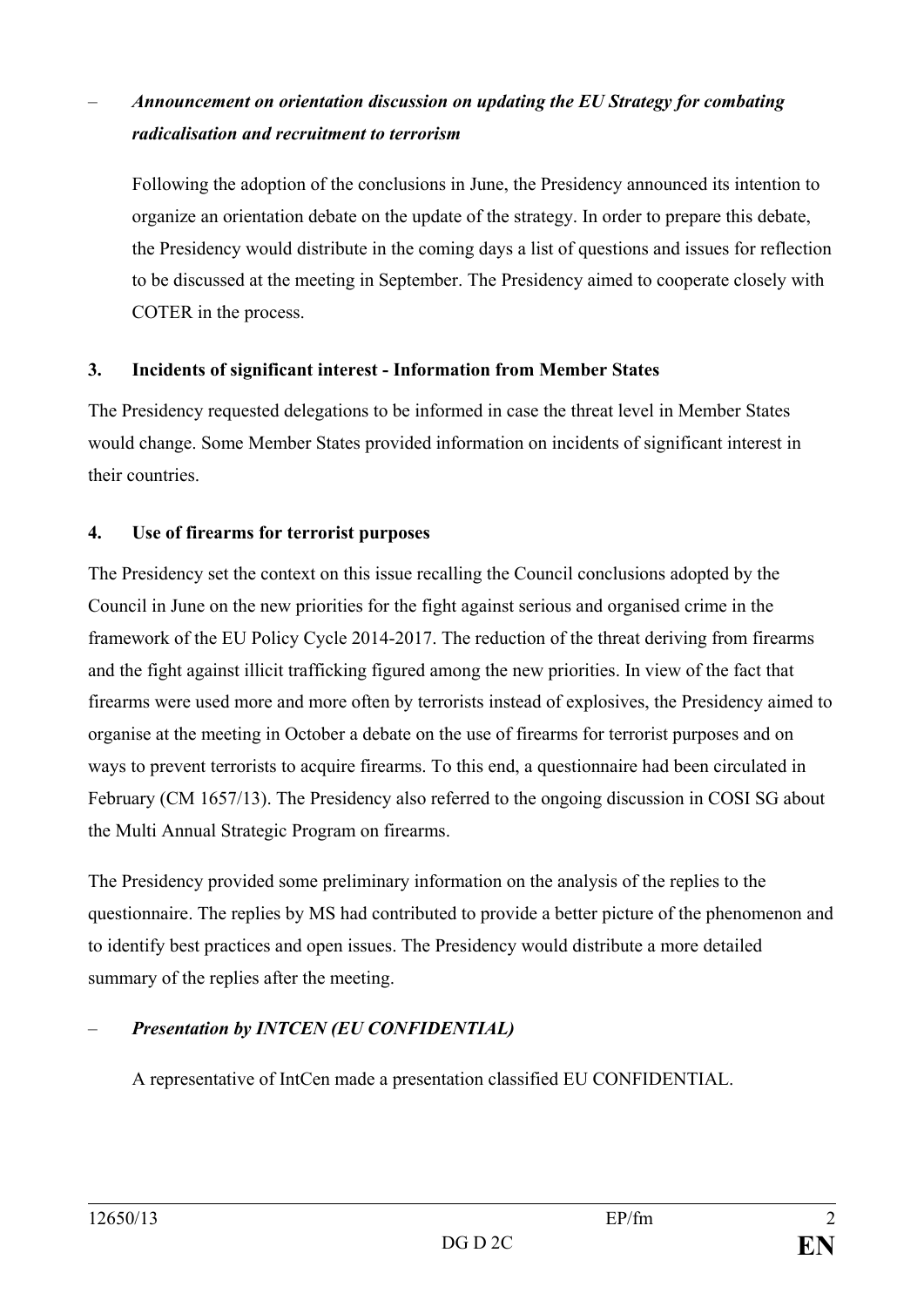#### – *Presentation by Europol*

A representative of Europol presented the threat assessment on illegal trafficking of firearms prepared in the framework of the EU Policy Cycle on serious and organised crime. Europol was planning to establish a focal point on firearms and had already contacted relevant authorities in the MS to that effect.

## **5. INTCEN work programme for July - December 2013 - Presentation by InCen (EU RESTRICTED)**

A representative of IntCen presented the work programme for July – December 2013.

#### **6. Croatian counter-terrorism system - Presentation by HR**

HR made a presentation on the national counter-terrorism system in Croatia.

**7. Ensuring airport security** 

## – *One year after Burgas attack - Presentation by BG (EU CONFIDENTIAL)*

BG made a presentation classified EU CONFIDENTIAL.

#### – *Airpol: the project and its future perspective - Information by Airpol*

A representative of Airpol made a presentation about the Airpol project and its future perspectives. Airpol's purpose was to enhance the overall security in the EU airports and civil aviation by optimizing the effectiveness of security and efficiency of airports, and contributing to a harmonised approach in the domain. Airpol worked as a network of law enforcement agencies working at EU airports and its activity focused on three main themes, namely airport policing, air border security and aviation security.The representative of Airpol provided an overview of past initiatives and actions as well as planned activities.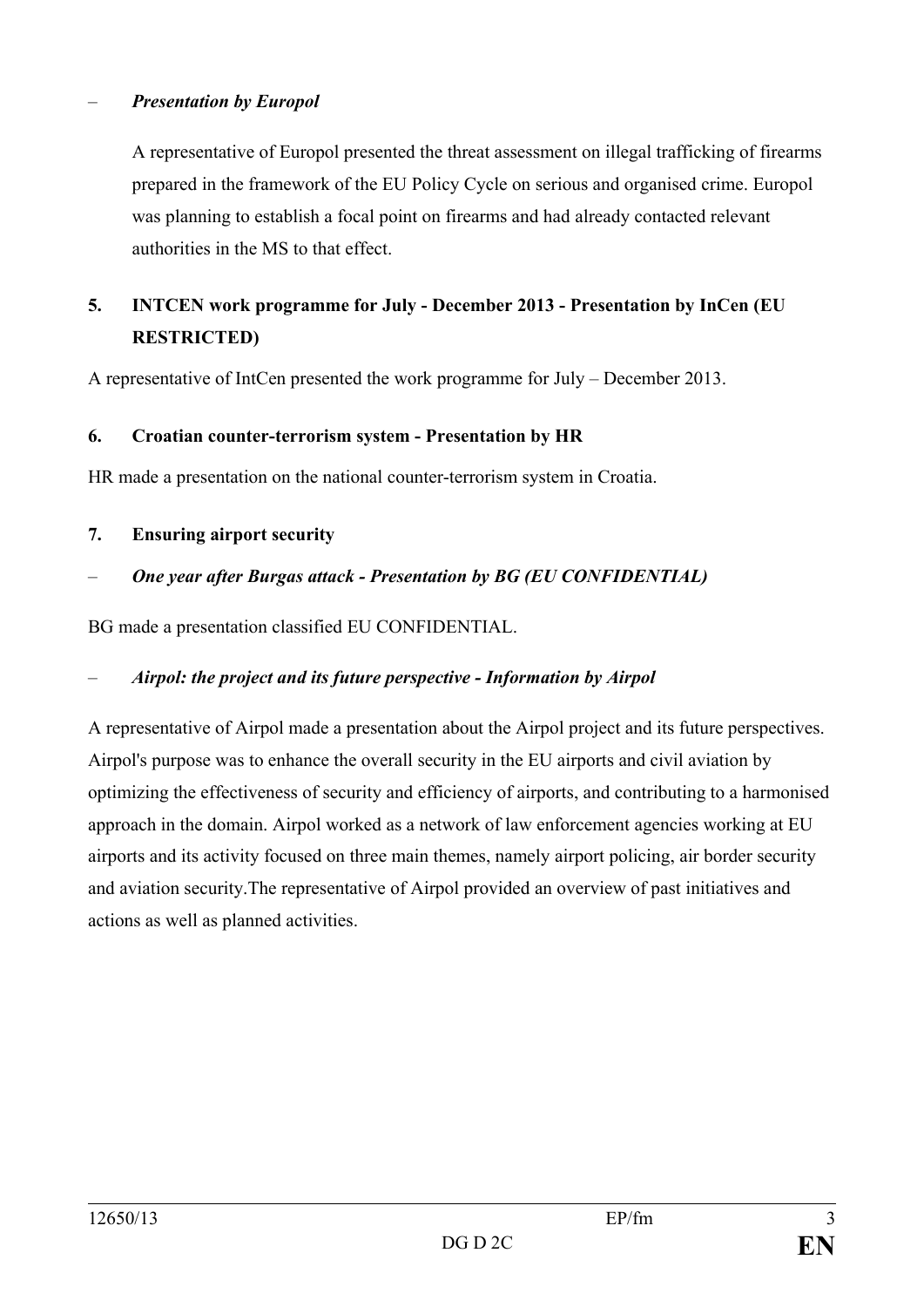The Commission expressed its continued support for Airpol and in general for the network approach bringing together practitioners working on the ground. With regard to future work, the non-aviation parts of airport security were raising important issues that would also apply to other transport modes as well as to cultural events and sport events. The Commission suggested a possible use of the network to conduct vulnerability assessments to airports in Europe but also outside of the EU. Delegations indicated that any initiative should be closely coordinated with all EU actors as well as relevant international organisations.

Answering questions from delegations, the representative of Airpol said that Airpol was considering how to identify potential actions that might contribute to the enhancement of security in EU airports through cooperation with third countries in key regions, in particular through encouraging cooperation of third countries authorities with law enforcement authorities in EU Member States. Capacity building would be considered in this respect, in close cooperation with the Commission. In addition, the representative of Airpol shared with delegations its reflections on the possible establishment a manual for law enforcement agencies to identify indicators of radicalisation in the airport community.

## **8. Atlas - Information by the Atlas president**

A representative of Atlas made a presentation about Atlas, the forum of law enforcement Special Intervention Unit of EU MS. The CTC underlined that Atlas was a valuable tool that would prove more and more useful also externally. Financial support for exercises and research was essential. The possible use of Atlas in the context of the solidarity clause should also be explored. The Commission reiterated its support for Atlas and informed the group that it was planning to increase the financial support.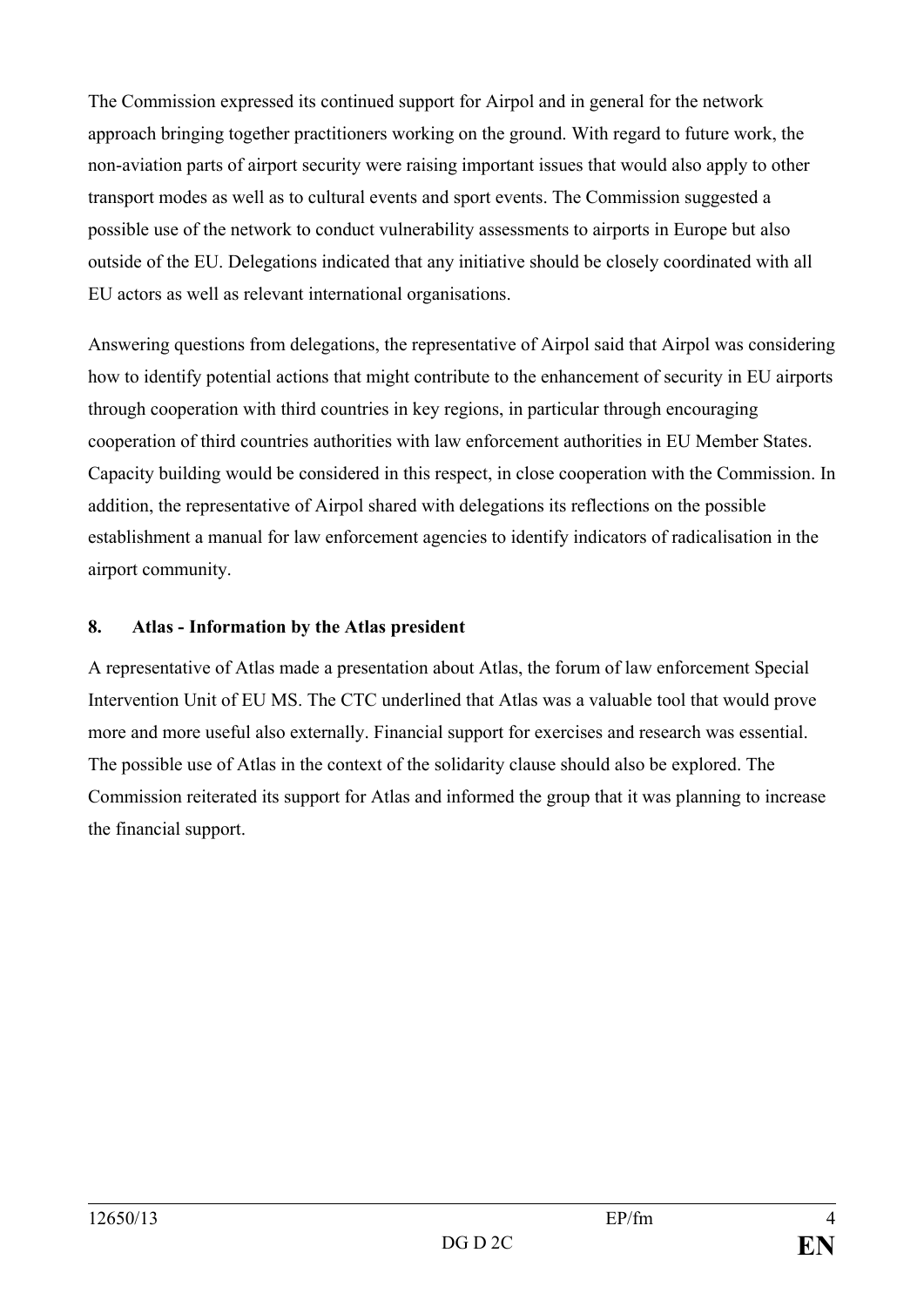#### **9. Counter-radicalisation - information from the Commission**

– *Update on RAN activities*

#### – *Update on meetings with experts from Member States*

The Commission said that the communication on violent extremism would be published in the second half of November and would serve as an input for the discussion within the Council on the review of the Strategy for combating radicalisation and recruitment. The ministerial conference that had taken place in January in the context of RAN had already provided an outcome to be considered for the review of the strategy. In view of the update of the strategy, the Commission had offered to continue consultations on three tracks. First, it would conduct consultations with RAN practitioners in a meeting with group leaders to be organised in September. Secondly, it was organising informal brainstorming meetings with MS experts . The first meeting had taken place in June, the second in July, and the third was scheduled on 3 October. Third, the Commission was participating in the discussions organised by the Presidency on topics relevant to radicalisation and recruitment in the context of the TWP on the initiative of the Presidency. With regard to the meeting with MS experts held in July, the group had explored definitions and issues such as prevention and disengagement and the internal/external link.

#### **10. Information on counter-terrorism activities**

#### – *Commission*

The Commission announced it would prepare a Commission staff working paper on critical infrastructure protection. Work had been undertaken on air cargo in response to the request of the Council in March that had recommended to reassess the risk arising from fright and cargo in airports in countries in the Sahel region. DG Move had requested a risk assessment on passenger screening in order to consider how to optimise passenger controls in airports.

#### – *Europol*

Europol informed the group about the latest developments, underlining in particular the shortage of analysts for CT also as a consequence of internal reorganisations.